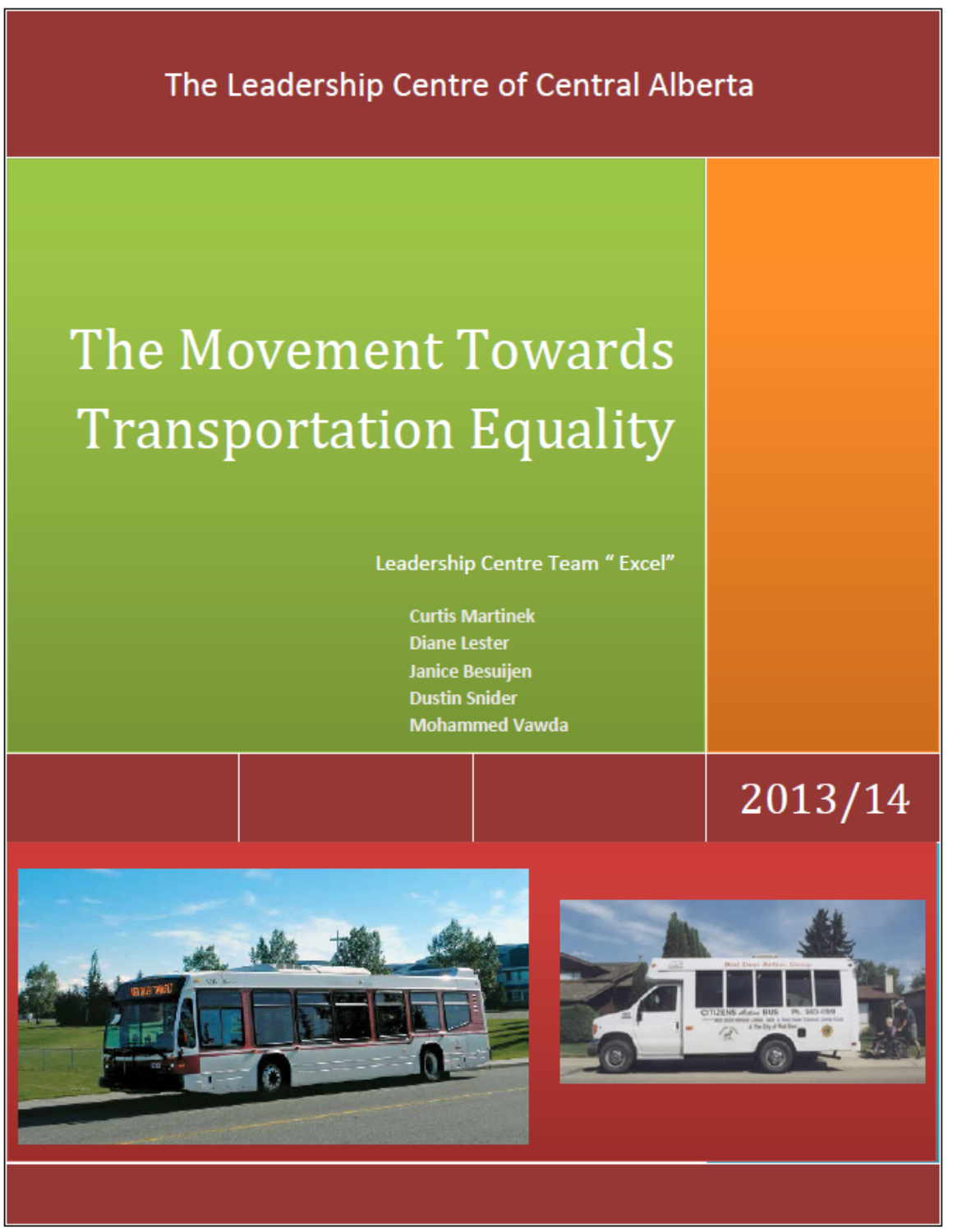# **Table of Contents**

| Findings from Meetings, Interviews and Discussions 4 |
|------------------------------------------------------|
|                                                      |
|                                                      |
|                                                      |
|                                                      |
| Benefits to the Individual, Community and Society 13 |
|                                                      |
|                                                      |
|                                                      |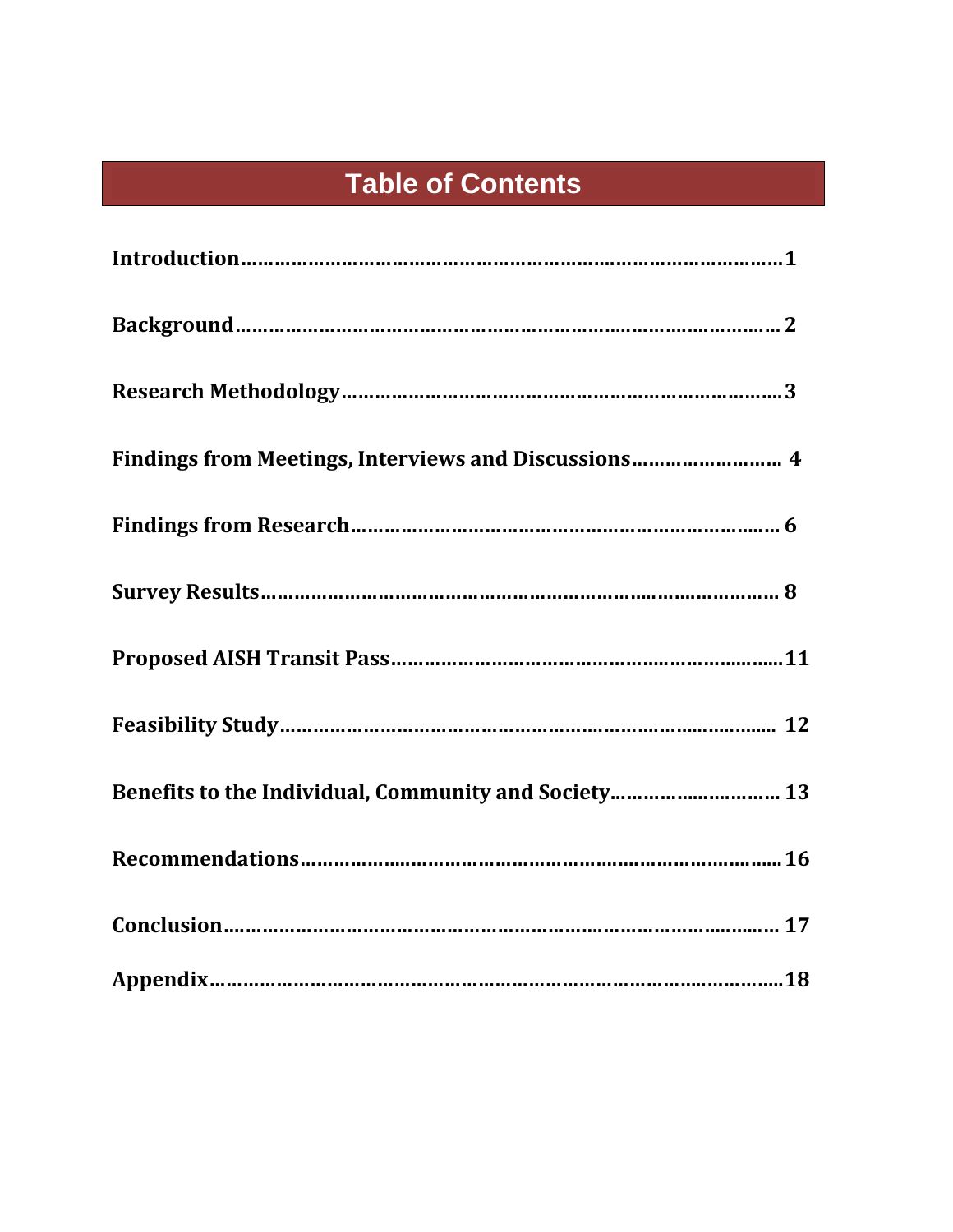### **Introduction**

The Central Alberta City of Red Deer can be characterized as a city growing in size, cultural diversity and economic prosperity. It is vitally important that the infrastructure and services provided by the City for its residents continue to evolve, in order to meet the needs of this growing city.

The Premier's Council on the Status of Persons with Disabilities (www.humanservices.alberta.ca) was established in 1988 as an advisory board to the Alberta provincial government, with the purpose of improving the lives of those with disabilities. Its vision statement, **"Alberta is an inclusive and barrier free society"**, was adopted as the impetus in the research and development of this proposal.

The City of Red Deer's Policy on Wellbeing of the Community also speaks to accessibility and

affordability for its citizens with respect to opportunities for healthy lifestyles, creative expression and innovation. It also emphasizes the need for reduced inequality that may result from disparity in income and social status. Safe and affordable public transit is an essential component in meeting the intent of this policy.

The purpose of this report is to present the research, findings and recommendations for equitable and affordable transit for persons with low income and disabilities. As will be presented later in this report, it is evident that Red Deer lags behind other cities in Alberta



**Document History** 

**Policy Adopted** September 3, 2013

and in Canada when it comes to affordable and safe transit for disadvantaged persons.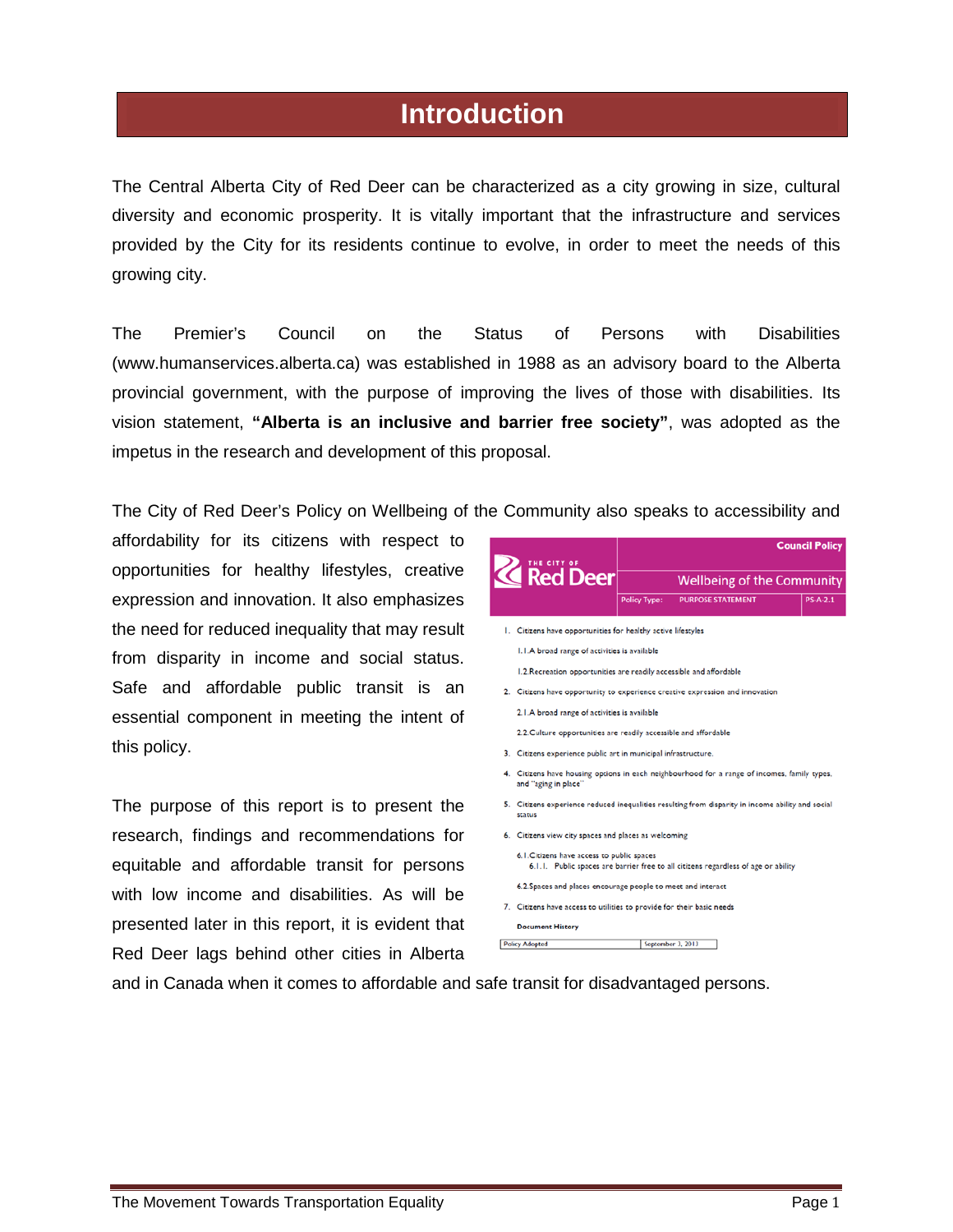### **Background**

Public transit is a critical part of a City's infrastructure that supports the basic quality of life for its residents. Public transportation enables people to move about the city and attend to personal and business needs. The need for accessible and affordable public transportation is well understood and appreciated by people living with disabilities and the people and organizations that support them. Accessible public transit provides the critical link between employment and employment-related activities, education, health care, recreation, community support and social networks. For people with disabilities, accessible public transit is fundamental for ensuring inclusion in the community. Public transportation is the key to countering isolation and enabling independence. Yet, for the many people with disabilities, public transportation remains inaccessible.

Equitable and affordable public transit needs to be addressed in Red Deer for persons who otherwise have no other means of transportation. It is a known fact that CNIB has been

successful in canvassing and obtaining free transit for its membership across Canada. However, persons with other disabilities are equally as dependent on public transit as persons with vision impairment. Edmonton and Calgary, along with numerous other

"The populations I serve are citizens with invisible disabilities as there is no defining feature that indicates the person is living with epilepsy unless one should witness them having a seizure. And yet the disabling factor of seizures is such they are not allowed to drive for obvious reasons leaving them with the option of public transport to get out into the community. A large number of people with epilepsy are AISH recipients as their disability makes employment entirely too challenging, others continue to work albeit at low paying jobs." ~Community Member

Canadian municipalities provide discounted fares for persons with disabilities on limited income. Regular transit expenses take up a significant portion of monthly income for people who are already on a very constrained budget due to their disability.

It is also worth noting that several agencies in Red Deer serve individuals with 'invisible' disabilities, such as epilepsy or the hearing impaired. These disabilities create just as great a challenge for mobility as compared to those with visible disabilities.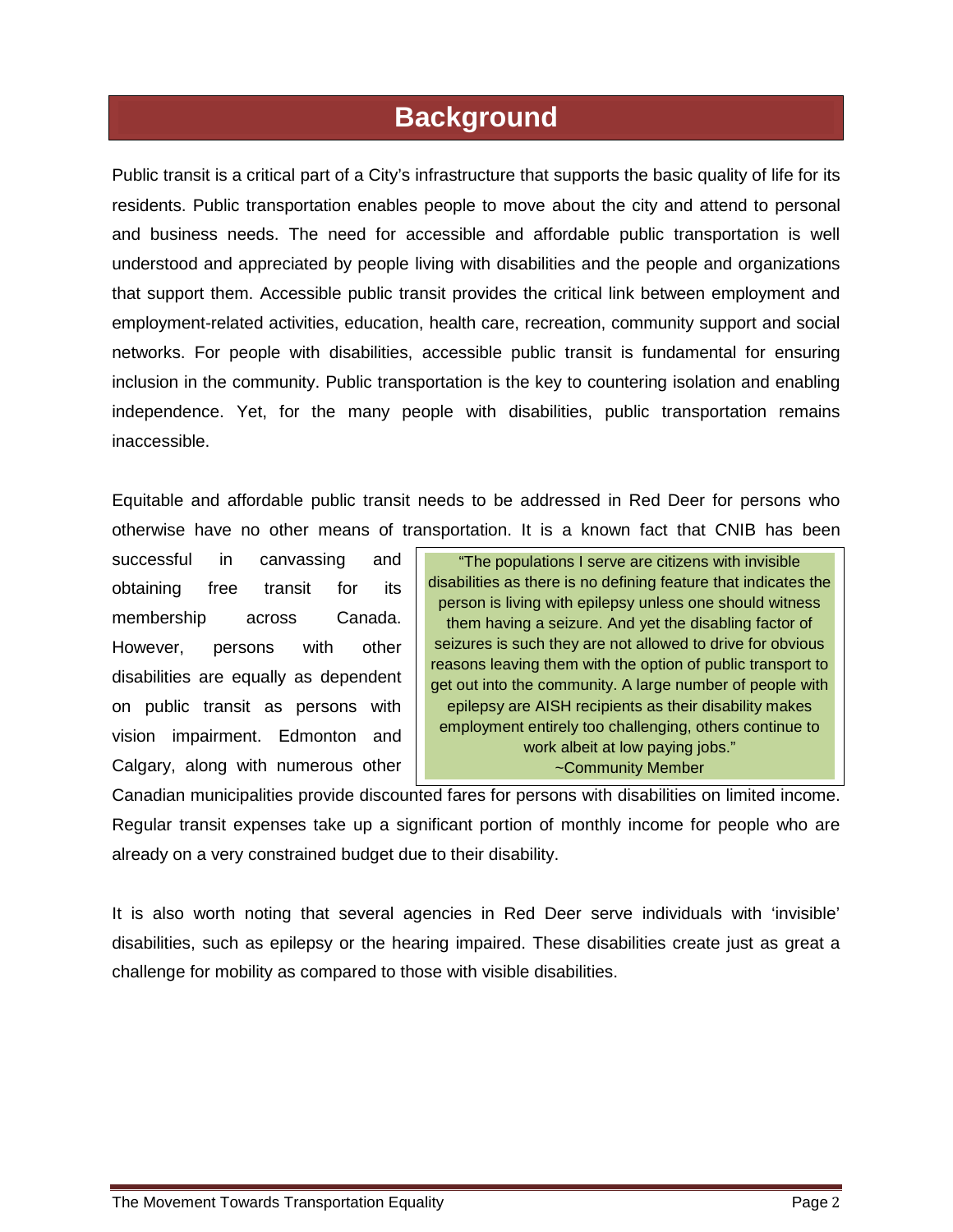# **Research Methodology**

Information for this project was obtained primarily through the following three avenues:

- 1) Face to face meetings, interviews and discussions with:
	- Impacted stakeholders and the agencies that serve them
	- Management from City of Red Deer Transit Department
	- Canadian National Institute for the Blind (CNIB), Red Deer office
	- Fees and Charges Review Committee, City of Red Deer
	- Select Red Deer City Councilors
- 2) Research into:
	- Subsidized transit programs in other cities across Canada
	- Red Deer Action Bus
	- Assured Income for the Severely Handicapped (AISH) Program
	- Social, Cultural, Environmental and Economic impacts of accessible public transit for individuals, community and society as a whole.
- 3) A survey was developed and sent out to several Red Deer based agencies serving persons with disabilities

Individuals who use public transportation get over three times the amount of physical activity per day of those who don't by walking to stops and final destinations.  $~\sim$ APTA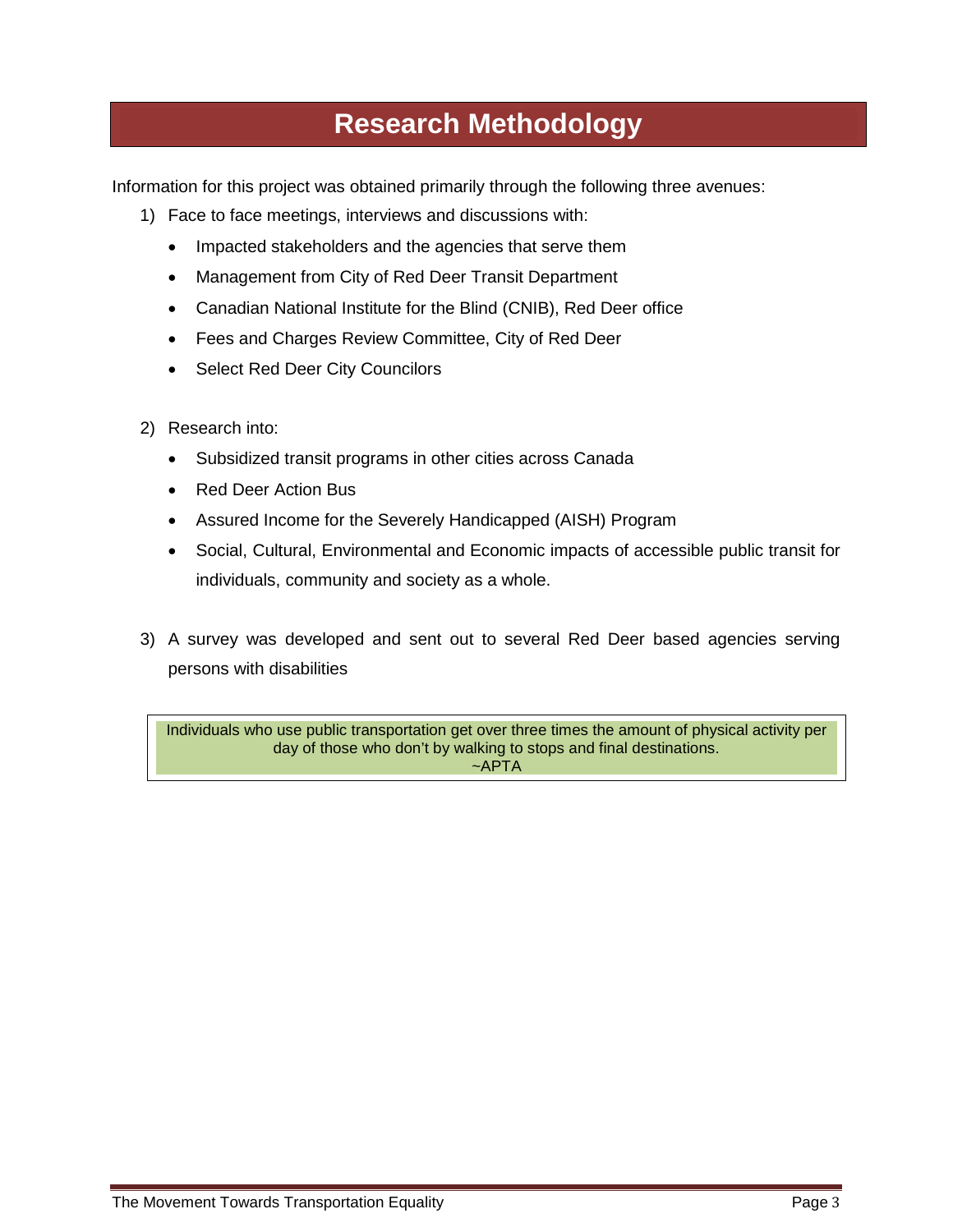# **Findings from Meetings, Interviews and Discussions**

#### **Impacted Stakeholders and the Agencies that Serve Them**

Community Agencies representing a variety of disabilities along with their Stakeholders expressed several concerns with public transit. Some of the concerns we heard were:

- Public transportation is costly for those on limited income
- Public is not being consulted in regards to the Action Bus or Public Transit. We were advised that a Steering Committee that was previously in place has been dissolved.
- Infrastructure issues related to mobility, i.e. crosswalks and bus stop maintenance
- Inefficient use of Action Buses i.e. only one rider on the bus at a time
- Inequality between disabilities i.e. CNIB free public transportation passes
- Public transit driver sensitivity to persons with invisible disabilities
- Safety Issues such as:
	- $\circ$  Visibility from inside the bus due to advertisements covering the windows, making it difficult for riders to identify their stops
	- o Stress due to congestion on busses
	- o Sudden stops and starts
	- o Accessibility and lighting at bus stops

#### **Management from Red Deer Transit Department**

The following information was ascertained from our meeting with Red Deer transit:

- Red Deer transit offers low floor buses all transit routes, for easier access for persons with mobility limitations
- Red Deer transit is in the process of implementing mobile data terminals (Google based app) which will help riders better plan their commute
- All drivers are first aid trained
- One attendant per person with disabilities ride for free
- Red Deer is one of the few larger cities in Alberta that does not offer discounted fares for persons with disabilities and low income
- A committee is in place to develop a framework for departments to set fees and charges
- There currently is no active initiative to implement a reduced fee pass for persons with disabilities

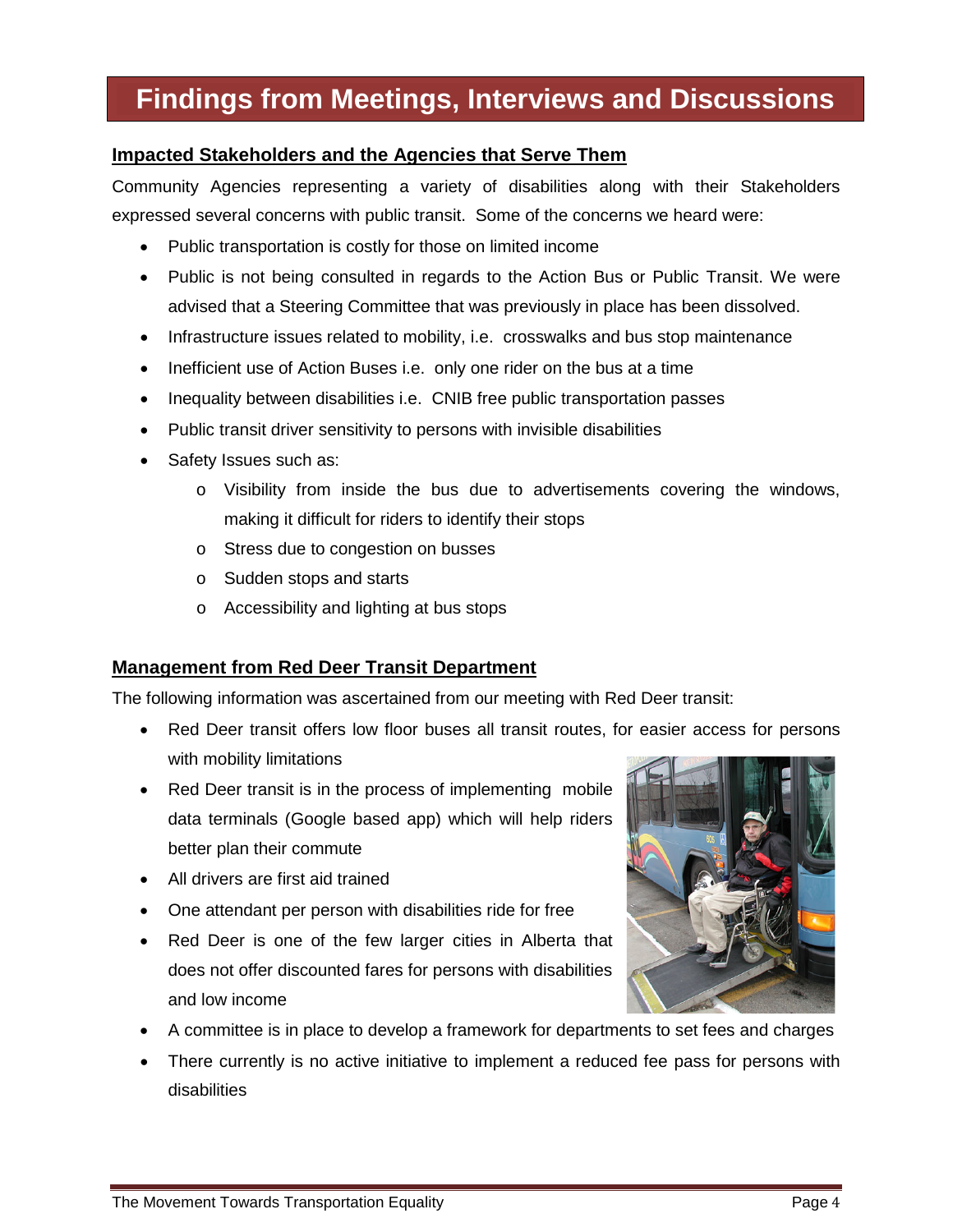#### **Canadian National Institute for the Blind (CNIB), Red Deer office**

It was difficult to obtain information regarding the free CNIB transit pass. The CNIB, Red Deer office was sensitive to sharing information as to how the CNIB was able to secure the free transit pass nationally. There was also conflicting information between CNIB and the City Transit Department as to who covers the cost of the transit pass. Not much valuable information was obtained from CNIB to support our research. We also made an attempt to contact individuals who we were told were involved in canvassing for the free CNIB pass; however we were unsuccessful in this regard.

#### **Fees and Charges Review Committee, City of Red Deer**

We learned from the Transit Department that the City has initiated a Fees and Charges Review Committee to look at how the fee structure is set for the various departments. In a meeting with them it was confirmed that the committee is not specifically looking into a subsidized transit pass, but rather a tool to assess the community investment and benefits relating to the services that the various departments provide. However, they did express interest in the work our team was doing.

#### **Red Deer City Councilors**

In discussion with City Councilors, the following information was ascertained:

- In discussion with some Councilors, it was evident that there was no strong desire to consider or implement a subsidized transit pass
- Recommendation from one councilor was to investigate the positive environmental, social and cultural benefits of increased transit use in our Community
- It is worth noting that in discussions with Edmonton transit, it was highlighted that their subsidized transit pass and Disabled Adult Transit Service (DATS) program was as a result of a strong drive by a few previous City Councilors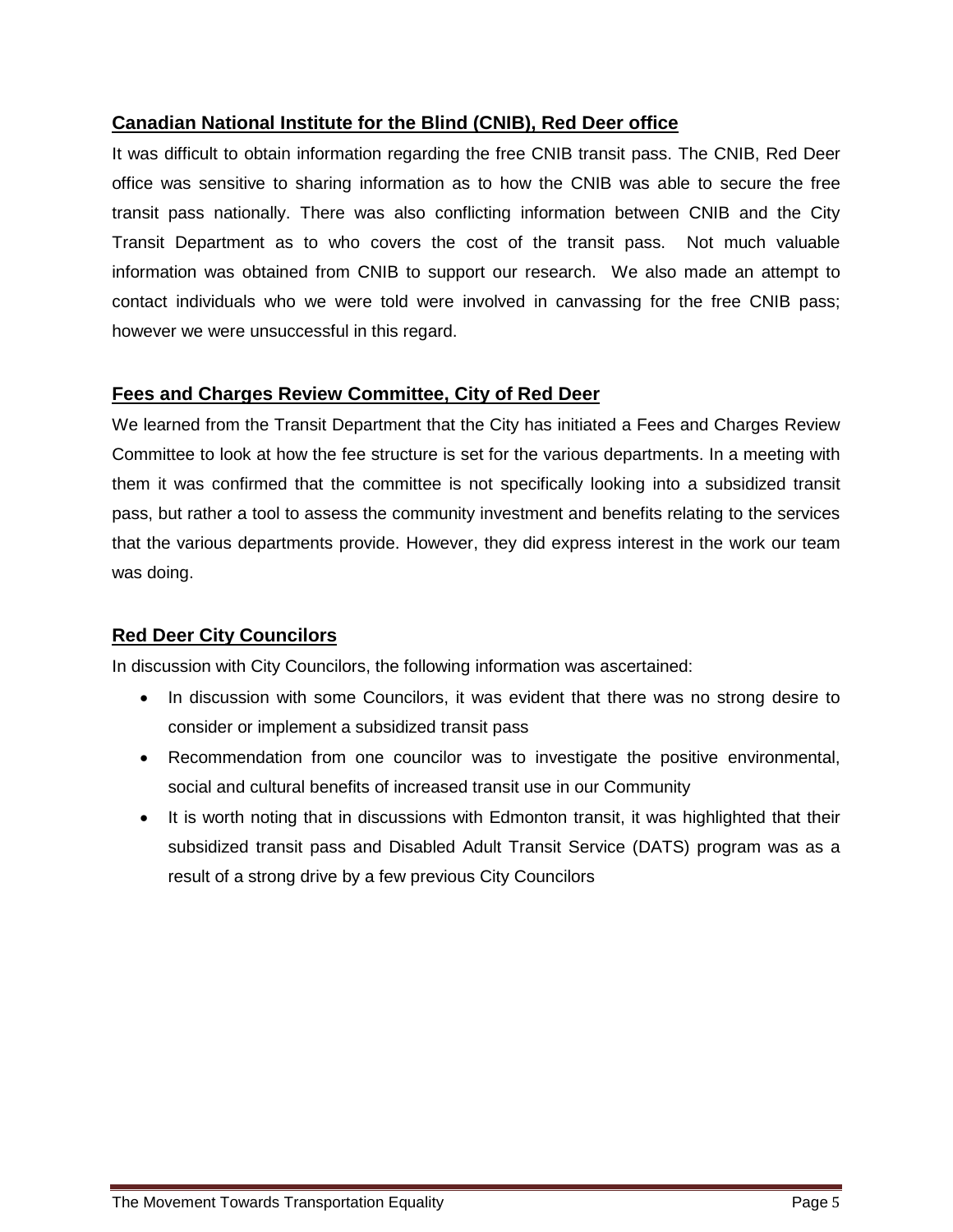### **Findings from Research**

#### **Subsidized Programs in other Communities across Alberta and Canada**

Several other cities and municipalities have special passes and/or reduced fares on conventional transit for people with low income and disabilities. Our research into other cities across Alberta and Canada indicate subsidy programs are available for those on AISH or other qualifications that prove low income or disability. A review of these programs has helped us to develop our proposal for the City of Red Deer.

The following table summarizes our findings:

| <b>City</b>                        | <b>Approximate</b><br><b>Population</b> | <b>Regular</b><br><b>Monthly</b> | <b>Subsidized</b><br><b>Monthly</b> | <b>Qualification</b>                                     |
|------------------------------------|-----------------------------------------|----------------------------------|-------------------------------------|----------------------------------------------------------|
|                                    |                                         | <b>Pass</b>                      | <b>Pass</b>                         |                                                          |
| <b>Grande</b><br><b>Prairie</b>    | 55,000                                  | \$54.00                          | <b>FREE</b>                         | Assured Income for the Severely<br>Handicapped (AISH)    |
| <b>Edmonton</b>                    | 800,000                                 | \$89.00                          | \$35.00                             | Assured Income for the Severely<br>Handicapped (AISH)    |
| <b>Calgary</b>                     | 1,120,000                               | \$96.00                          | \$44.00                             | Low Income Cut Off (LICO)                                |
| <b>Strathcona</b><br><b>County</b> | 92,403                                  | \$103.00                         | \$24.00                             | Low Income Cut Off (LICO)                                |
| <b>Sudbury</b>                     | 161,900                                 | \$76.00                          | \$46.00                             | People With Disabilities (PWD)                           |
| <b>Timmins</b>                     | 41,165                                  | \$68.00                          | \$48.00                             | <b>Ontario Disability Support</b><br>program (ODSP)      |
| <b>Saskatoon</b>                   | 248,700                                 | \$81.00                          | \$64.00                             | Low Income Thresholds                                    |
| <b>Hamilton</b>                    | 520,000                                 | \$87.00                          | \$43.50                             | Low Income Thresholds                                    |
| <b>Regina</b>                      | 232,090                                 | \$62.00                          | \$20.00                             | Social Assistance, Sask Assured<br>Income for Disability |

The Province of British Columbia offers a Universal Bus Pass that allows for unlimited travel on conventional transit for seniors and persons with a disability on restricted income. The pass is provided for an administration fee of \$45.00 per year and is valid for one calendar year.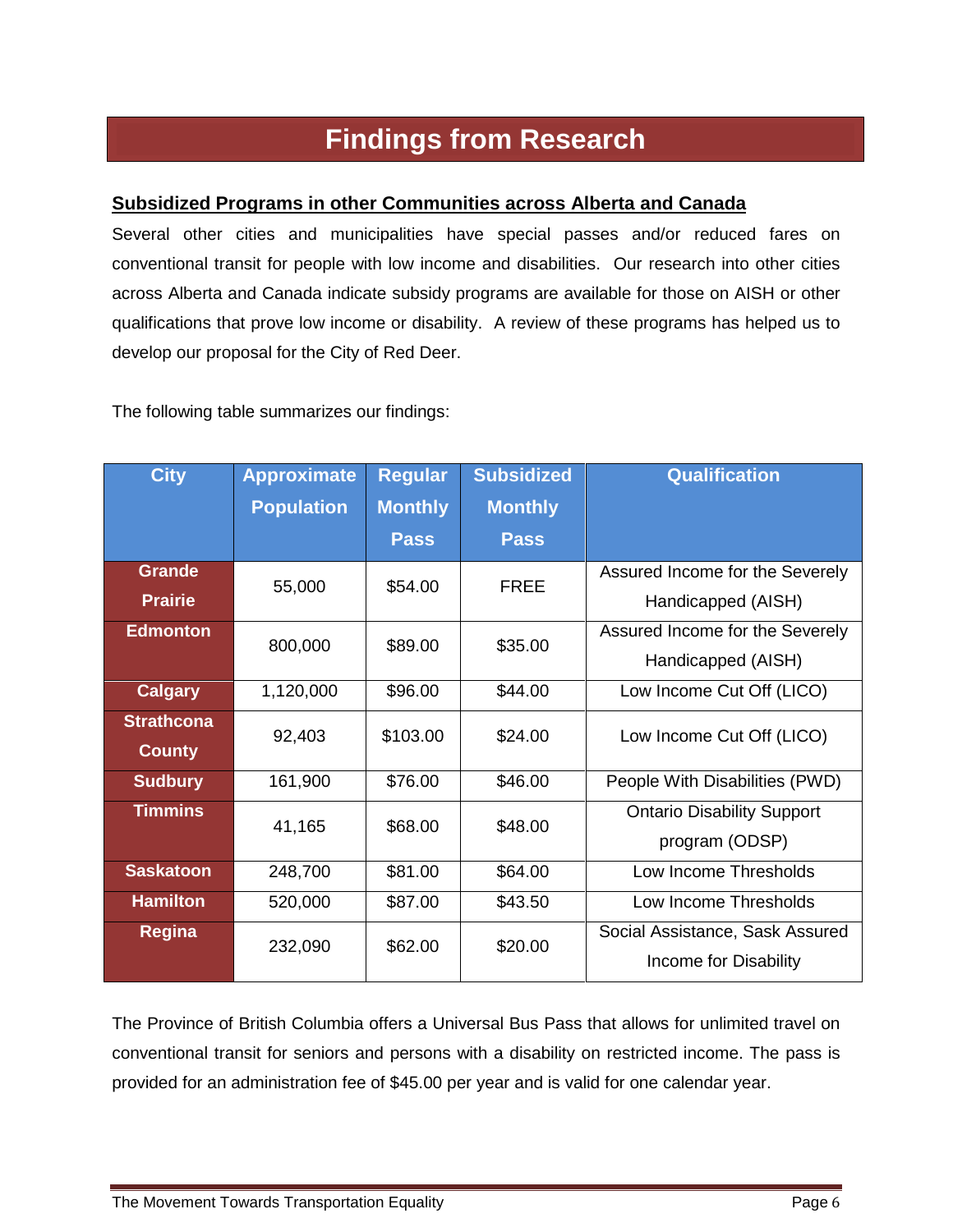#### **The Action Bus**

The City of Red Deer operates eighteen Action Busses with approximately two thousand users. The bus serves both seniors and persons with disabilities due to physical, cognitive or behavioral challenges. After discussions with users of the Action Bus and City staff managing the Action Bus, it was identified that several issues made the Action Bus impractical for some of its intended patrons. Some of these issues include:

- Two week advance booking requirement, making it difficult to arrange short notice transport
- Limited ability to make same day bookings
- Inability for system to recognize two separate bookings that could be



coming from or going to the same location, which significantly reduces the efficiency of the service

- Cost impact multi-stop trips become costly
- Lengthy application process required every three years
- Program currently turns away approximately three hundred and fifty requests per month

Improving affordability and safety of public transit could encourage current Action Bus users to utilize public transit, thereby reducing the overall demand on the Action Bus.

#### **Assured Income for the Severely Handicapped (AISH) Program**

We researched the AISH program to understand if its eligibility will be suitable as a qualifier for a subsidized pass. We learned that the AISH program verifies both disability and income of applicants. We concluded that the AISH program would serve as an excellent qualifier for the subsidized pass versus having to develop and administer a new qualification process to support a subsidized pass. Through research into the program, we also learned that there are one thousand nine hundred and eighty eight people on the AISH program within Red Deer City limits.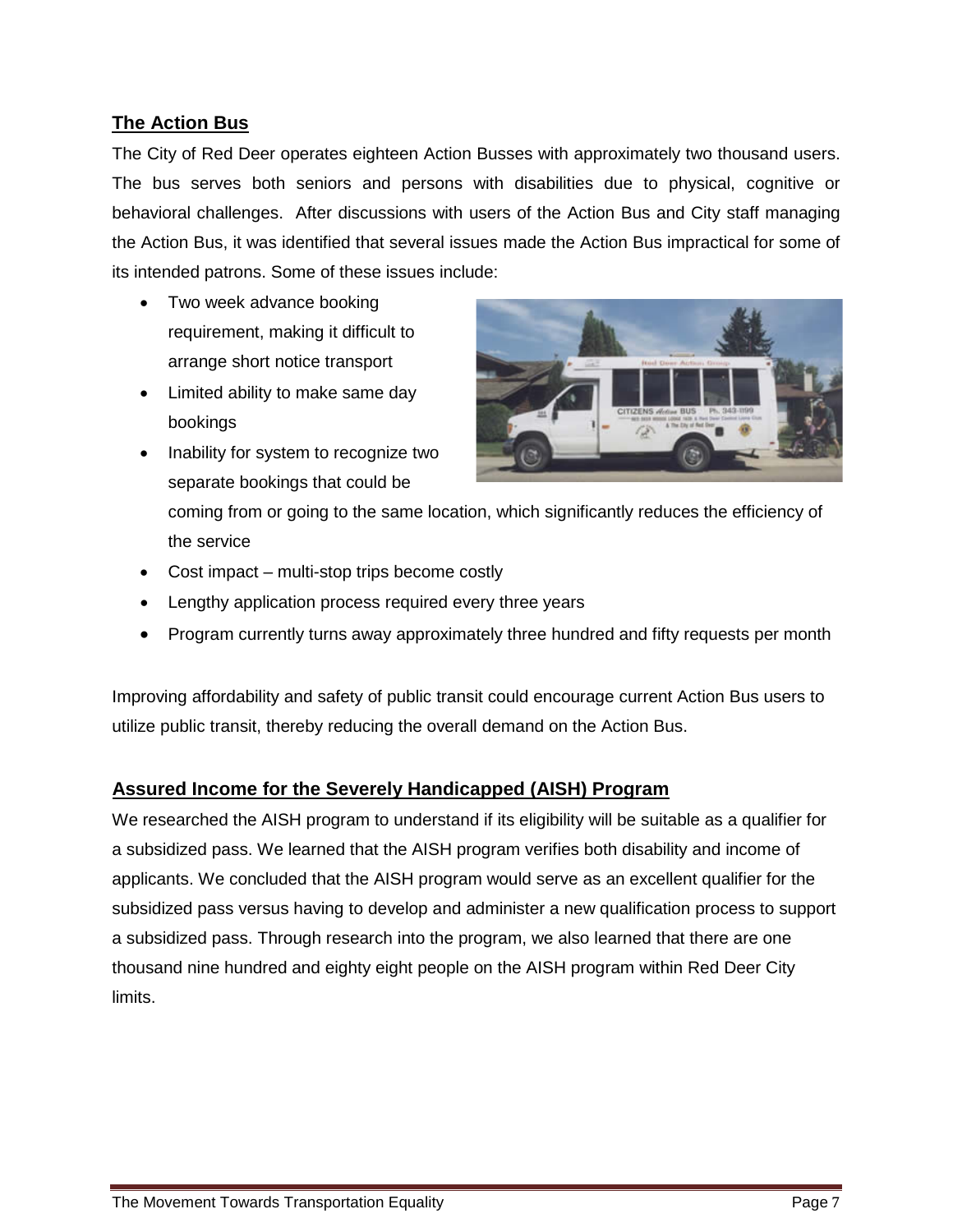# **Survey Results**

In an effort to better understand how many persons on AISH are currently using public transit and their experience with it, we developed a survey and sent it out to sixteen agencies that work with persons with disabilities. These are the results:



**Question #1 - Approximately how many clients does your agency serve?**

#### **Question #2 - Approximately how many of your clients currently use public transit (Red Deer Transit)?**

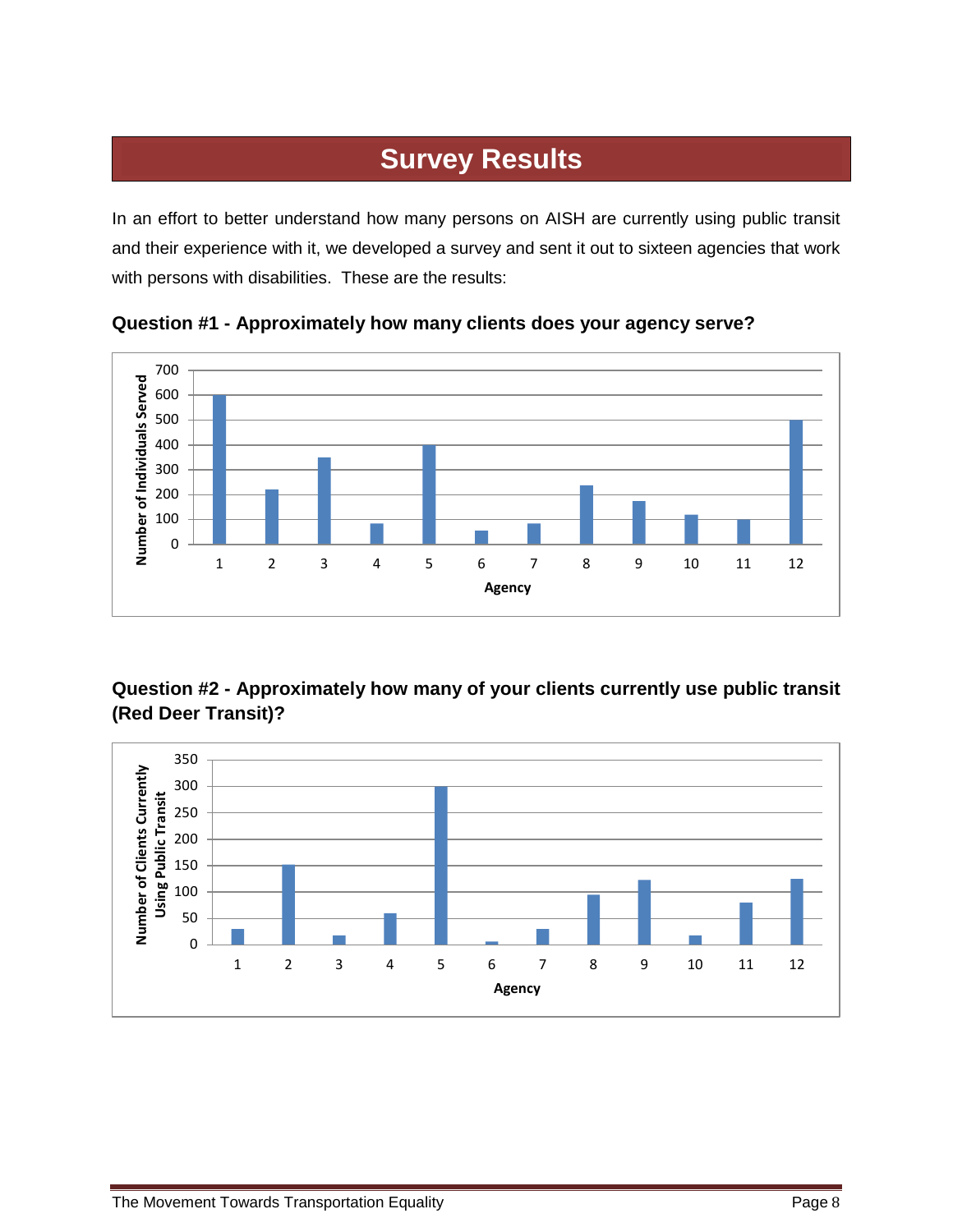

#### **Question #3 - Approximately how many of your clients use the Action Bus?**

#### **Question #4 - Is safety on public transit an issue for your clients?**

|                                                                                                                                                                                                                                                                                                         | <b>Yes</b>                                                                                                                                                                                                                                                                                                                                                                                                                                                                                                                                                                                                            | <b>No</b> | <b>Maybe</b> |
|---------------------------------------------------------------------------------------------------------------------------------------------------------------------------------------------------------------------------------------------------------------------------------------------------------|-----------------------------------------------------------------------------------------------------------------------------------------------------------------------------------------------------------------------------------------------------------------------------------------------------------------------------------------------------------------------------------------------------------------------------------------------------------------------------------------------------------------------------------------------------------------------------------------------------------------------|-----------|--------------|
| <b>Percentage of</b><br><b>Respondents</b>                                                                                                                                                                                                                                                              | 58%                                                                                                                                                                                                                                                                                                                                                                                                                                                                                                                                                                                                                   | 25%       | 17%          |
| <b>Comments:</b><br>$\checkmark$ Yes; have expressed that they often do not feel sate if traveling alone, particularly during<br>$\checkmark$ Custom wheelchairs are not accommodated. Behaviors of concern while on bus. People<br>are very vulnerable and trusting.<br>Yes, ice, snow, strangers<br>✓ | Yes, dark street shelters, slippery ground, cold weather.<br>Yes, not knowing which bus to board or when to get off when in seizure mode or after<br>seizure confusion. Issues of falling, forgetting to sit down.<br>No, I don't think so; issues of other ridership may occur but dealt with by driver.<br>high ridership (school) times. Also, some bus stops are in areas where no sidewalks exist.<br>Have also heard concerns about sudden starts and stops.<br>No: The drivers are excellent with our individuals<br>Yes and no, depending on the client and the surroundings that day. I would say mostly no. |           |              |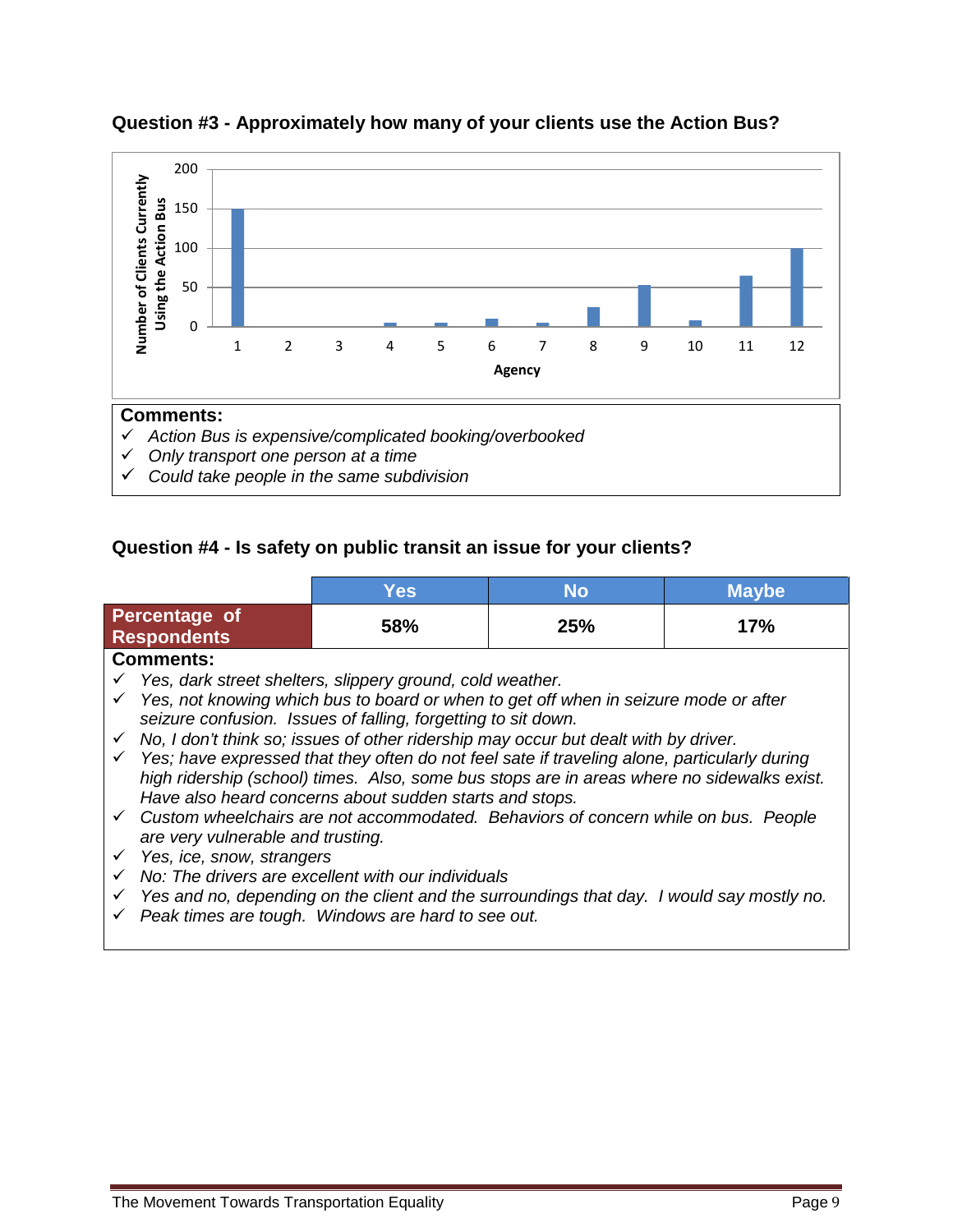#### **Question #5 - Is public transit affordable for your clients?**

|                                                                                                                                                         | Yes                                                                                                   | <b>No</b> | <b>Maybe</b> |  |  |  |  |  |
|---------------------------------------------------------------------------------------------------------------------------------------------------------|-------------------------------------------------------------------------------------------------------|-----------|--------------|--|--|--|--|--|
| Percentage of<br><b>Respondents</b>                                                                                                                     | 33%                                                                                                   | 33%       | 34%          |  |  |  |  |  |
| <b>Comments:</b>                                                                                                                                        |                                                                                                       |           |              |  |  |  |  |  |
| benefit                                                                                                                                                 | Yes, for the most part, there are of course those individuals that reduced fares would be of          |           |              |  |  |  |  |  |
| budget                                                                                                                                                  | $\checkmark$ Well, any expense on a fixed income (AISH or AWIS) has an effect on everything else in a |           |              |  |  |  |  |  |
| $\checkmark$ No, it's so expensive in comparison to what it is used to be. Access should be equal to a<br>student pass but with full access to services |                                                                                                       |           |              |  |  |  |  |  |
|                                                                                                                                                         | $\checkmark$ Yes. Most are on AISH and it is very affordable                                          |           |              |  |  |  |  |  |
| We aim to seek out the cheapest way for them to take the bus, bus ticket or a pass. For<br>✓<br>some it must be budgeted                                |                                                                                                       |           |              |  |  |  |  |  |
| $\checkmark$ Check out what the city of Calgary is doing                                                                                                |                                                                                                       |           |              |  |  |  |  |  |

#### **Question 6:** *What improvements could be made to public transit to benefit your clients?*

#### **Comments:**

- *Greater awareness of disability, how it present, attention to assistance*
- *Reduced fares for limited incomes*
- *Cheaper rates, larger service area, later hours of operation*
- *Ensure people are safe before moving, higher security on buses, sidewalks to all stops*
- *Routes could be more efficient, takes more than an hour to get places.*
- *Bus driver and public education on the responsibilities and limitations of support persons.*
- *Accessibility to some stops.*
- *Person with disabilities should be issues a pass that helps the driver identify that this individual could be at risk.*
- *Keep bus stops clear of ice and snow*
- *It is very difficult for our individuals to see where their stop is because the advertisements & dirt cover the windows*
- *More areas for wheelchairs/walkers*
- *Action bus parking on Ross Street.*
- *More bus routes*

#### **Question 7: Would you or anyone in your organization be willing to sit on a transit steering committee?**

|                              | <b>Yes</b> | No  | <b>Maybe</b> |
|------------------------------|------------|-----|--------------|
| Percentage of<br>Respondents | 55%        | 27% | 18%          |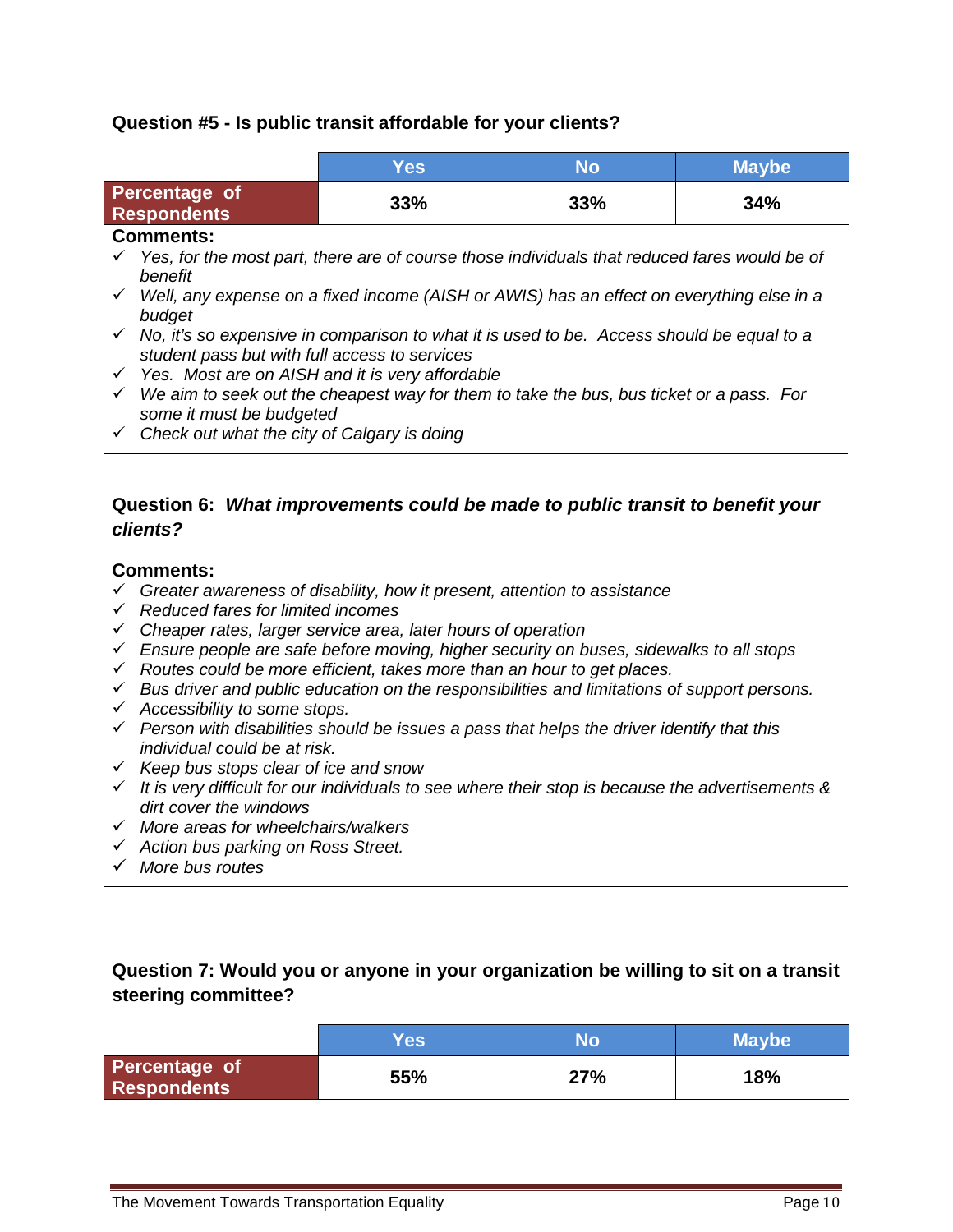## **Proposed AISH Transit Pass**

#### **Eligibility:**

The proposed eligibility criterion for an accessible transit pass is for an adult with a recognized disability who qualifies for AISH. Individuals who can demonstrate receipt of disability benefits from the AISH program would automatically qualify, as this program verifies both disability and income. The reduced fare pass would be only for the individual with the disability and not the whole benefit unit (household).

#### **Rate:**

Based on our research of other municipalities across the country, it is our recommendation that the monthly transit pass rate for a subsidized AISH Transit Pass would be 50% of the rate of a standard Adult Pass. This pass would be full use and non-transferable.

#### **Administration:**

The verification of eligibility can be done by Transit Customer Service staff at the Sorensen Station. The pass would consist of a photo identification card with an accessible transit pass

designation on it. One way to administer the pass would be to have a photo card that would be punched each month that a monthly pass is purchased. This would ensure that customers could only buy one pass

Red Deer Transit Freedom to go wherever life takes you *~City of Red Deer information guide for seniors*

per month, thereby reducing potential misuse of the pass. Once the person has obtained their accessible transit photo card they would purchase a reduced fare monthly pass at the locations where bus passes are sold. The photo identification card would need to be renewed (every two years) to confirm continuing eligibility.

A policy for replacement of loss cards would be required that is responsive to users' circumstances while maintaining the integrity of the program.

#### **Evaluation:**

In order to determine the full impact of this subsidy program, our recommendation is to implement it as a *pilot* project, as has been done in several other cities. . A formal evaluation component should be planned and implemented, from the outset. The evaluation method should be sufficiently broad to examine the social, cultural, environmental and financial implications of an AISH transit pass.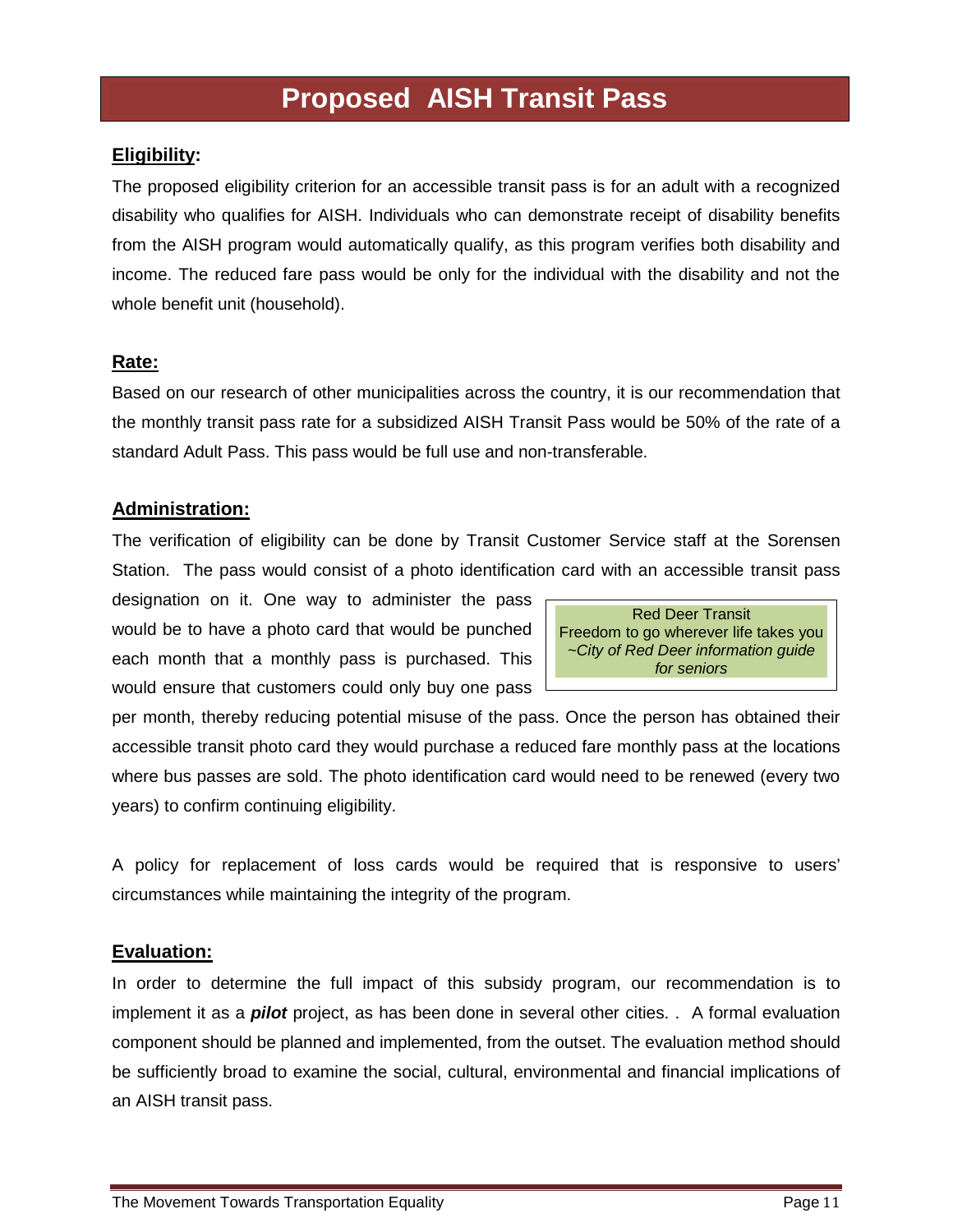# **Feasibility Study**

#### **Potential Fare Revenue Losses and Gains**

There are approximately one thousand nine hundred and eighty eight people within the City of Red Deer that receive AISH benefits at this time. If we assume that none of the current AISH recipients purchase a regular monthly bus pass and will now purchase an AISH discounted transit pass this will result in a revenue gain of approximately \$775.000.00 per annum. On the contrary, if we assume that all of these individuals currently purchase a regular monthly bus pass and will now switch to the AISH monthly pass, this will result in a revenue loss of approximately \$775,000.00 per annum. However, it is highly unlikely that all AISH recipients currently purchase a monthly bus pass. In reality, if we estimate that 10% of AISH recipients start to use the AISH discounted pass, the actual loss/gain scenario will fall somewhere in the range of +\$75,000.00 and -\$75,000.00. Our assumption is that the increased ridership due to affordability of the AISH pass would offset any potential loss in revenue from the subsidy, resulting in a net zero balance. Notwithstanding the potential loss/gain in revenue, the overall economic benefits of connecting these individuals to their community will far outweigh any potential transit revenue loss.

The table below shows the distribution of loss/gain revenue based on percentage of AISH recipients that may purchase the discounted pass.

| <b>Percentage of Individuals on AISH</b> | 100%      | 75%       | 50%       | 25%       | 10%      |
|------------------------------------------|-----------|-----------|-----------|-----------|----------|
| <b>Monthly Loss/Gain in Revenue</b>      | \$64,610  | \$48,457  | \$32,305  | \$16,152  | \$6461   |
| <b>Annual Loss/ Gain in Revenue</b>      | \$775,320 | \$581.490 | \$387,660 | \$193,830 | \$77,532 |
| <b>R/C Ratio Impact</b>                  | 6.0%      | 4.6%      | 3.1%      | 1.7%      | 0.8%     |

The **Canadian Urban Transit Association** (CUTA) utilizes the R/C Ratio as a financial performance indicator. The R/C Ratio is calculated by dividing Total Operating Revenue over Total Direct Operating Expenses. Based 2012 Data and an assumed 10% utilization of the new AISH discounted pass, **the impact to the R/C ratio is a mere 0.8%**.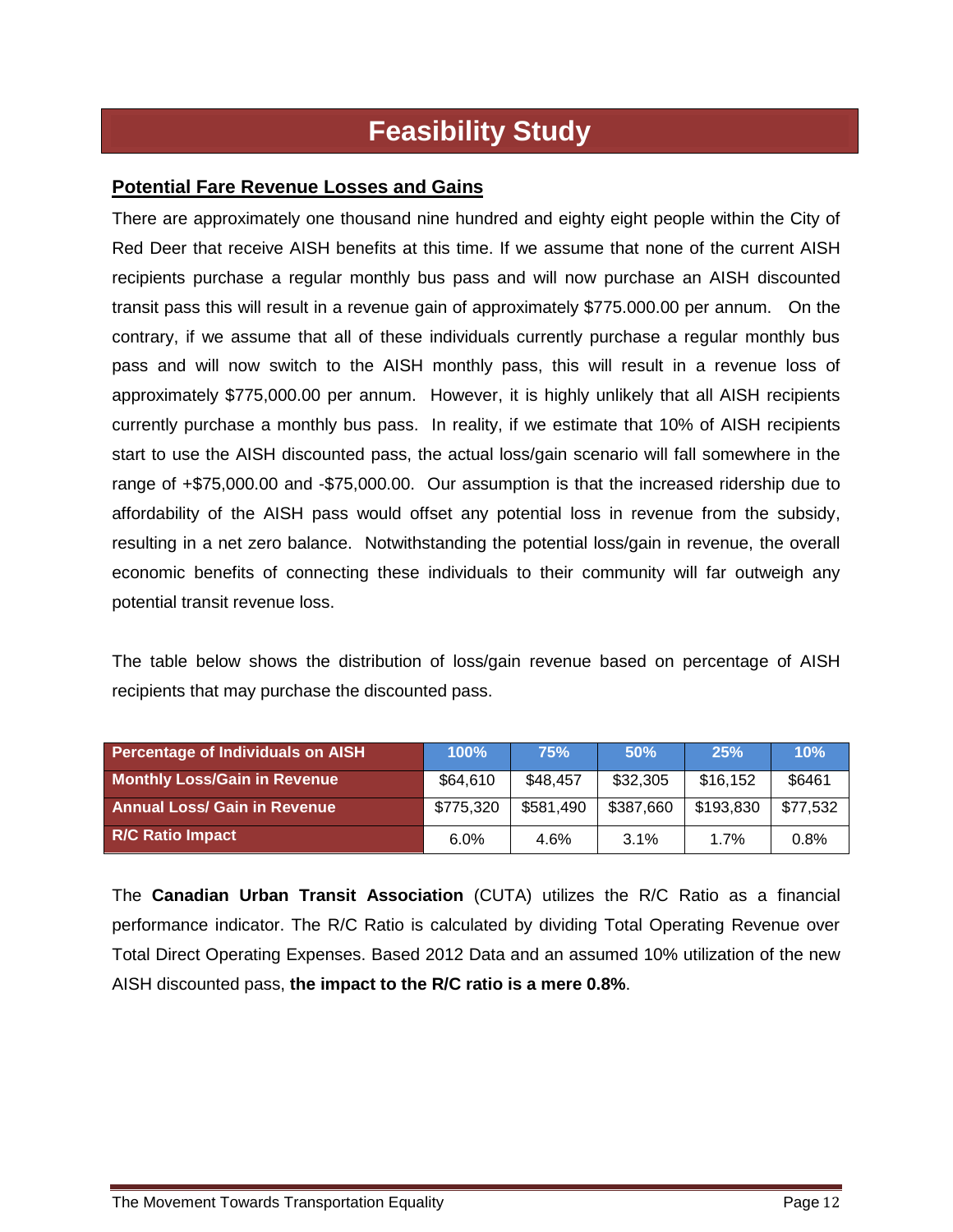# **Benefits to the Individual, Community and Society**

#### **Social and Health Benefits**

For Canadians, access to opportunity is fundamental to our quality of life. Safe affordable transportation is an essential part of our social network. The social benefits of public transit are substantial. For example, it provides access to job opportunities, shopping and health care providers, to name a few. It reduces social exclusion by providing a safe option for individuals to get out and participate in our cities many social events as well as volunteer and visit family and friends.

For many, spending on personal transportation can compete with the need for food, shelter, education and medicine. Using affordable public transit allows families to reduce their transportation expenditures and devote more of their resources to the necessities of life.

Access to medical, employment and educational opportunities are important, and are partly determined by the ease of reaching those



destinations. Only public transit can provide the basic level of mobility that disadvantaged groups need to make important trips to work, school and health care. This enhances our community and allows all of its residents to contribute.

In addition there are many health benefits to public transit. It encourages a more active lifestyle in that riders walk from their homes to the bus stops or terminals. Not to mention the benefits from decreased pollution. Less money spent on transportation means more money for food which in turn will result in less food bank visits and health gains from a better diet. It allows people to follow through on medical advice, attend medical appointments, drop-ins and support groups.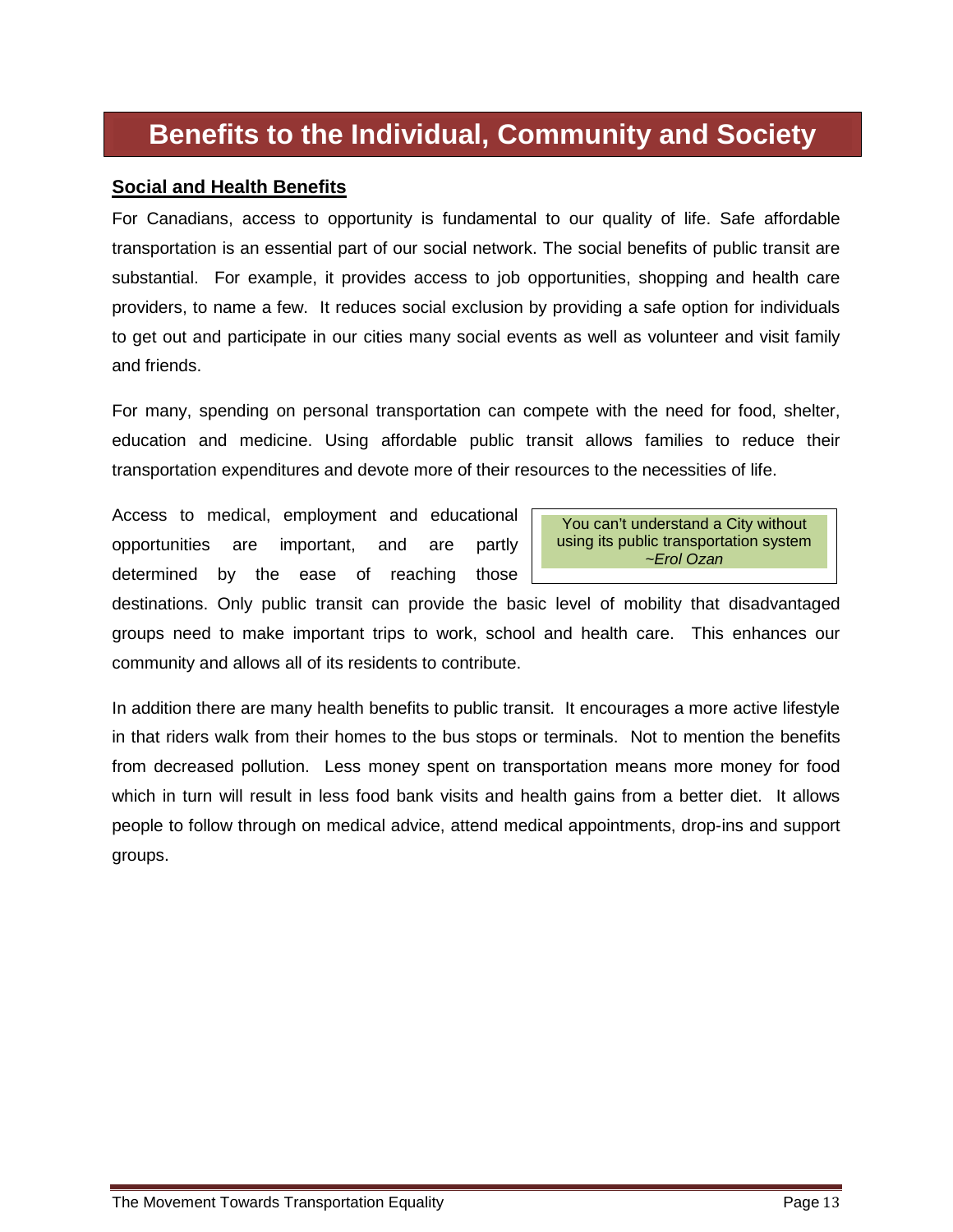#### **Environmental Benefits**

Using Public transportation is one of the most effective actions individuals can take to conserve energy. Those who choose to ride public transportation reduce their carbon footprint and conserve energy by eliminating travel that would have otherwise been made in a private vehicle. The result is fewer vehicle miles of travel and reduced emissions. This action far exceeds the benefits of other energy saving household activities, such as using energy efficient light bulbs or adjusting thermostats. (www.apta.com)

Public transportation use also reduces congestion. Some of the most congested travel corridors and regions in the country are served by public transportation. Increased use of public transportation in these areas eases congestion; as a result, automobiles traveling in these same corridors achieve greater fuel efficiency. Public transportation also saves travelers hours in travel time and reduces noise.

As issues about climate change dominate the media, the environmental benefits of public transit are indisputable *~Art Eggleton*

Public transportation reduces overall greenhouse gas emissions without reducing mobility so vital to our nation's economic health and our citizens' quality of

life. The increasing cost of fuel makes driving private vehicles even more prohibitive for many. Public transportation households save thousands of dollars every year, even more as the price of fuel rises (www.edmonton.ca/transportation).

Air pollution in Canada has substantial health impacts. Most Canadians are exposed to harmful levels of air pollutants and about 20% have a respiratory problem such as asthma or COPD. Several air pollutants from transportation sources affect heart and lung health. For the many people who choose to take public transit rather than drive, they are substantially reducing travel emissions. When thousands of people make the same choice, the result is a measurable improvement in air quality.

The public transportation industry is also reducing emissions from its own operations by developing buses that are less polluting than conventional diesel engines. These include clean diesel, natural gas, biomass fuels and hybrid electric.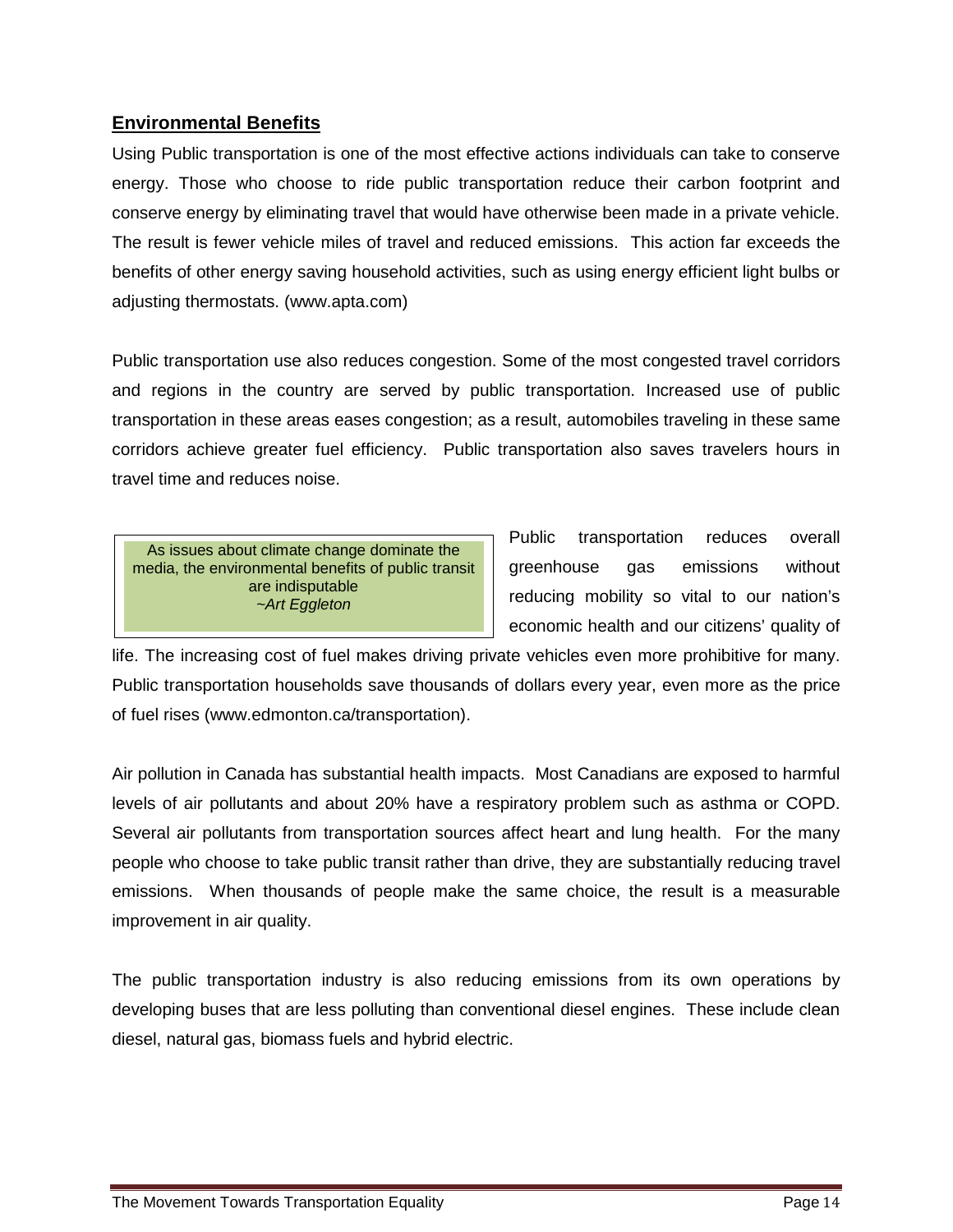#### **Cultural Benefits**

Red Deer is a city that prides itself on its cultural diversity. Providing affordable transportation within our community allows access to the many agencies that support our diverse cultures. Public transportation brings all of our community's cultures together and provides opportunities for interaction which, in turn builds meaningful relationships between those cultures. It helps to maintain cultural connections within our city as well as providing access to the many cultural events that Red Deer supports.

Our community will be enhanced by providing safe affordable transportation for all of our residents to enjoy our many parks, recreational facilities and cultural sites. The City of Red Deer's Recreation, Parks and Culture Fee Assistance Program offers subsidy funding for Red Deer residents who are facing financial challenges. Many of these residents have disabilities and rely on public transit to access these programs and activities. However, the financial burden of public transit may limit the ability for some to access this program.

Canadians pay a higher total percentage of the costs required to build, maintain, and operate transit than riders than almost every other Western Country. We are the only OECD Country without a National Transit Strategy *~Art Eggleton*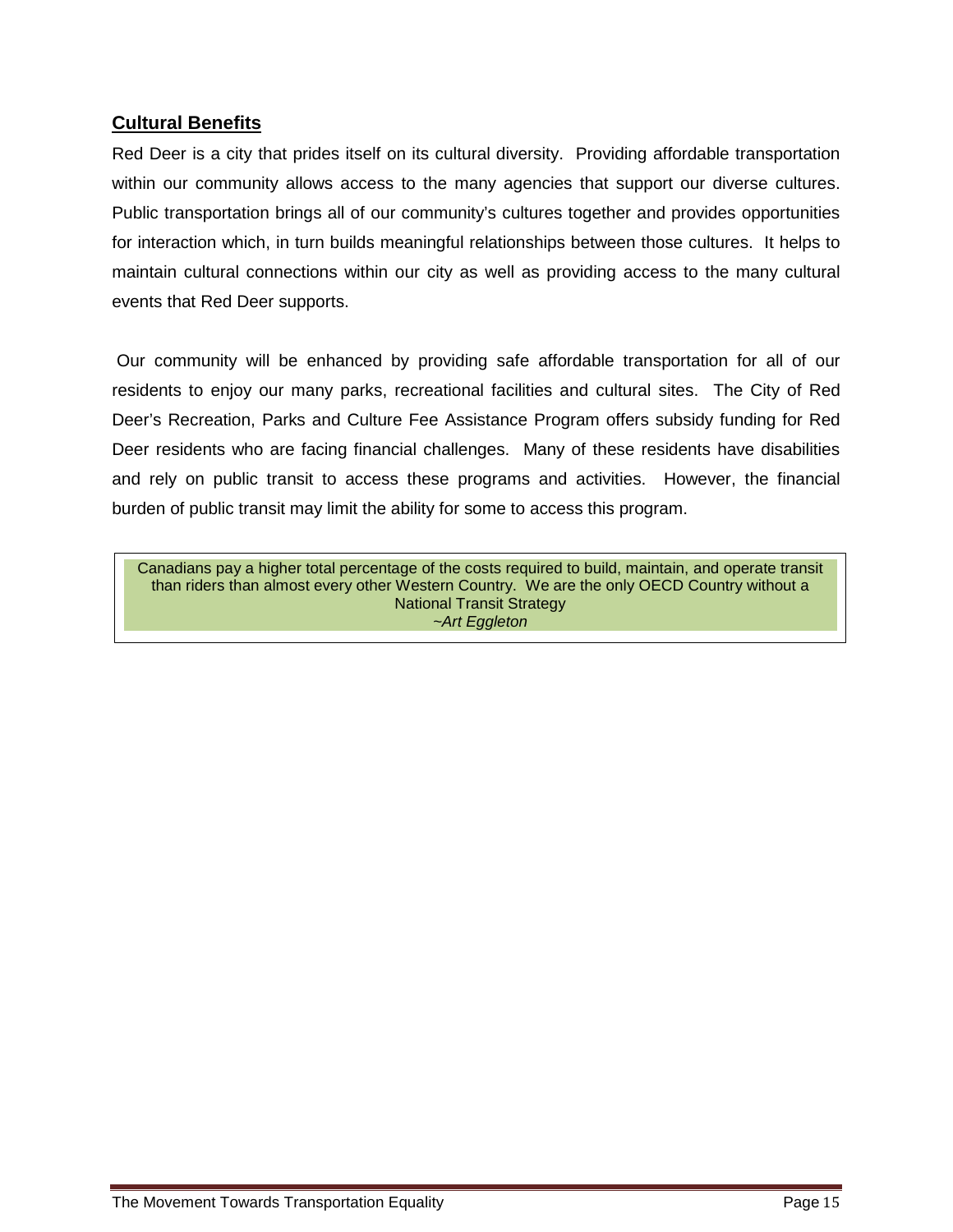# **Recommendations**

The project team makes the following **five** recommendations to Red Deer City Council:

- 1) Introduce a pilot project for a subsidized transit pass for persons on AISH, as described earlier. A pilot project approach has typically been used in other cities that currently offer a subsidized pass.
- 2) Enhance the services offered by the Action Bus by addressing the identified issues noted in this report.
- 3) Introduce a Steering Committee, comprised of impacted stakeholders, that meets regularly with city transit officials.
- 4) Address safety issues on transit busses such as advertisements over windows.
- 5) Bus driver education to create awareness of and sensitivity towards various disabilities requiring assistance. Special focus should be given to "invisible" disabilities.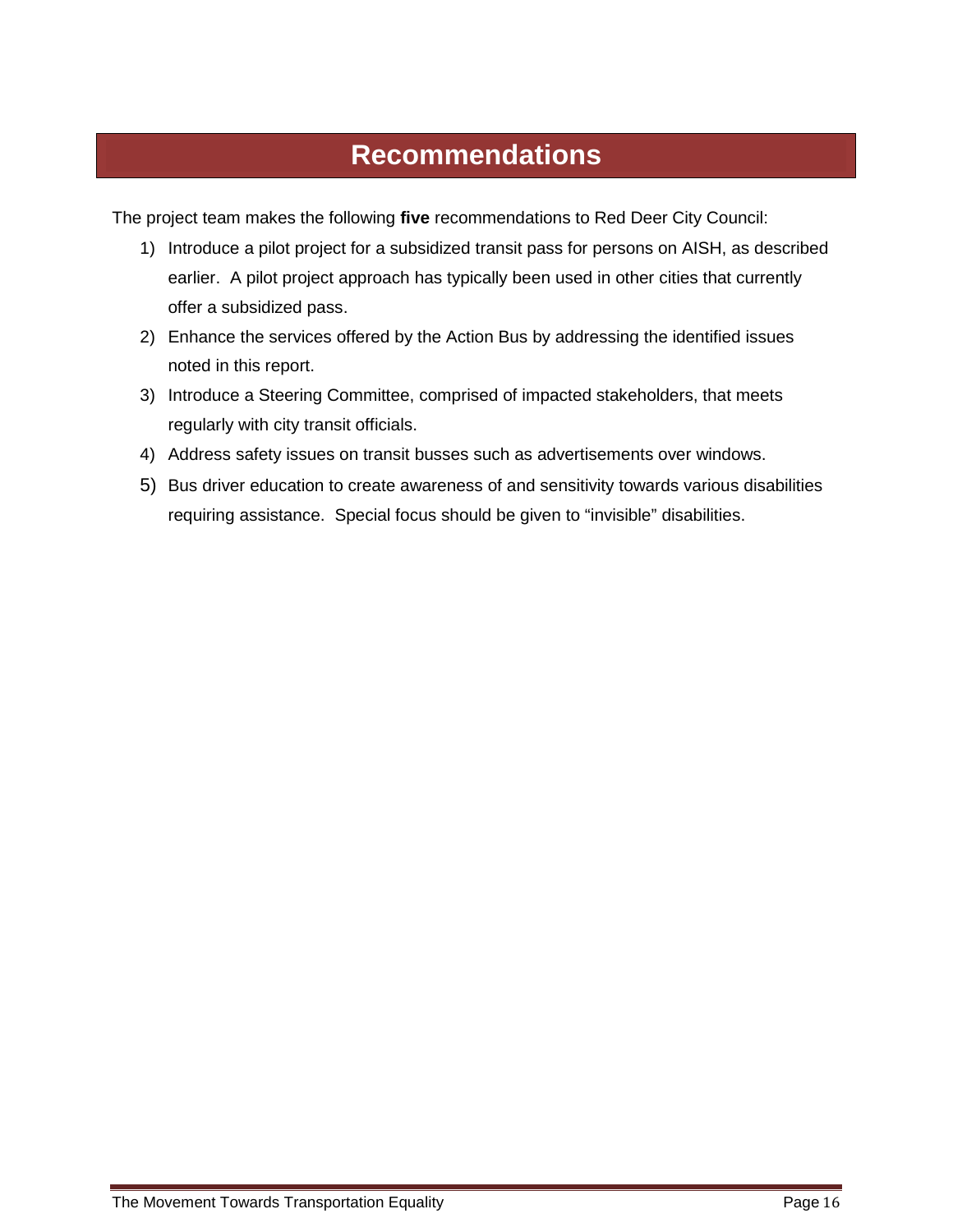# **Conclusion**

As Red Deer continues to grow, providing affordable access to public transportation is a way to ensure that people with low income and disabilities are able to participate in and contribute to our community. Public transportation is identified as an essential service for obtaining and maintaining employment, for accessing services and for enabling participation in community events and programs.

The hope and intent is that this research creates awareness relating to transportation inequalities for people with disabilities and low income, while at the same time bringing people together to develop strategies and solutions to this challenge.

It is the desire of the project team and its sponsors that this report is presented to Red Deer City Council for discussion and debate. For Red Deer to continue on its growth path as the third largest city in Alberta, and be sought after as the City of choice for regional, provincial, national and international events, there is an urgent need to address the highlighted deficiencies in public transit.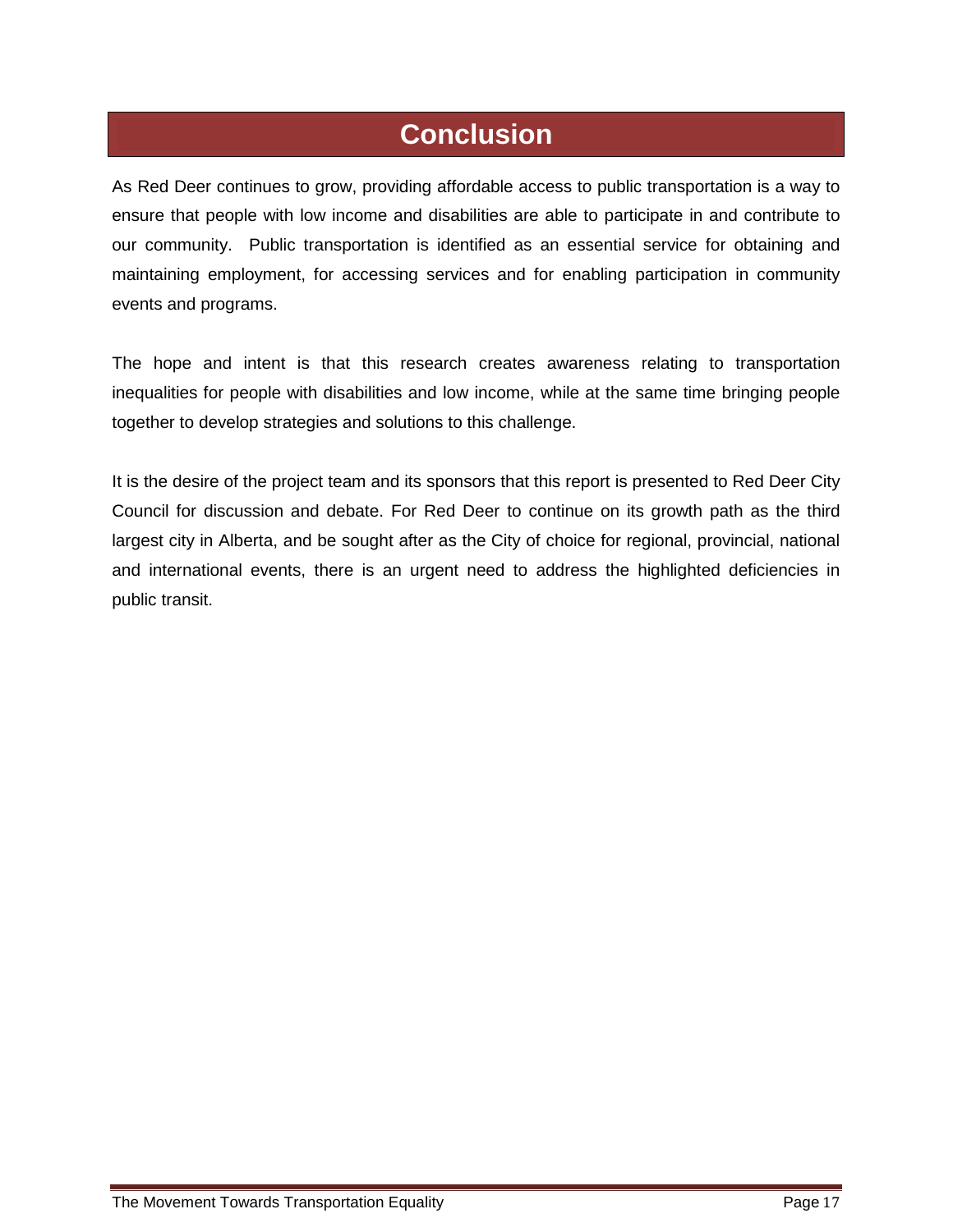# **Appendix**

#### **Appendix 1 - Disabled Bus Passes in Other Communities**

| City                                                                                 | <b>Disabled</b>                                                                                                                                         | % of                                                  | <b>Qualifications</b>                                                                                                                   | <b>Administration/Comments</b>                                                                                                                                                                                                                                                          |
|--------------------------------------------------------------------------------------|---------------------------------------------------------------------------------------------------------------------------------------------------------|-------------------------------------------------------|-----------------------------------------------------------------------------------------------------------------------------------------|-----------------------------------------------------------------------------------------------------------------------------------------------------------------------------------------------------------------------------------------------------------------------------------------|
|                                                                                      | <b>Pass Fees</b>                                                                                                                                        | <b>Regular</b>                                        |                                                                                                                                         |                                                                                                                                                                                                                                                                                         |
|                                                                                      |                                                                                                                                                         | fee                                                   |                                                                                                                                         |                                                                                                                                                                                                                                                                                         |
| Edmonton, AB<br>$12$ month<br>"Pilot project"<br>July 04- June<br>05<br>Pop. 817,498 | \$29 per<br>$month -$<br><b>AISH</b><br>recipients<br>have to<br>authorize the<br>ministry to<br>deduct \$29<br>per month<br>from their<br>bank account | 49% of<br>the<br>regular<br>pass of<br>\$59/mth       | Severely Handicapped<br>Recipients - AISH -<br>provincial income support                                                                | \$400,000 approved to cover the<br>anticipated fare box revenue loss<br>Joint project of the City of<br>Edmonton/ETS and the Alberta<br>Human Resources and Employment                                                                                                                  |
| Calgary, AB<br>Pop.1,120,00                                                          | \$44.00 per<br>month                                                                                                                                    | 46% of<br>Reg Fare<br>of \$96<br>/mth                 | LICO - Income less than<br>75% of Low Income Cut<br>Off                                                                                 | Once approved AISH recipients need<br>not reapply<br>Administered by Calgary Transit                                                                                                                                                                                                    |
| Strathcona<br>County, AB<br>Pop. 92,403                                              | \$24.00 per<br>month                                                                                                                                    | 24% of<br>the Reg<br>monthly<br>fare of<br>\$103/ mth | Low Income or Persons<br>on AISH                                                                                                        | The Everybody Rides program was<br>created to provide improved access to<br>transit services for residents with<br>limited income or who are on AISH.<br>Qualifying applicants can purchase<br>commuter passes for all members of<br>the household at a discounted rate.                |
| The City Of<br>Grande Prairie,<br>AB<br>Pop. 57,000                                  | <b>FREE</b>                                                                                                                                             | 100% off<br>of Reg<br>monthly<br>pass of<br>\$54      | CNIB, Persons on AISH<br>and Children under 12<br>with paying adult                                                                     | Passes for the upcoming month are<br>available AFTER the 15th day of the<br>current month<br>Passes are available at City Hall<br>You must present the following<br>information to receive a pass: your<br>name, Medical Services Card number,<br>and one other type of identification. |
| Kingston,<br>Ontario<br>Pop. 159,561                                                 | Disability<br>pass<br>\$44/<br>monthly pass                                                                                                             | 67% of<br>Reg<br>monthly<br>fare of<br>\$65           | <b>ODSP</b> recipients<br><b>CPP</b> Disability                                                                                         | Administered by March of Dimes,<br>with no funding $-$ this form of<br>administration not sustainable and so<br>it is being transferred to City                                                                                                                                         |
| Thunder Bay,<br>Ontario<br>Population<br>108,000 (2013)<br>stats Canada)             | \$63.50                                                                                                                                                 | 86% of<br>regular<br>\$74.00<br>monthly<br>pass       | Obtain an accessibility ID<br>card. Proof of receipt of<br>income support either<br>from the Provincial or<br><b>Federal Government</b> | Administered by Thunder Bay Transit<br>Department                                                                                                                                                                                                                                       |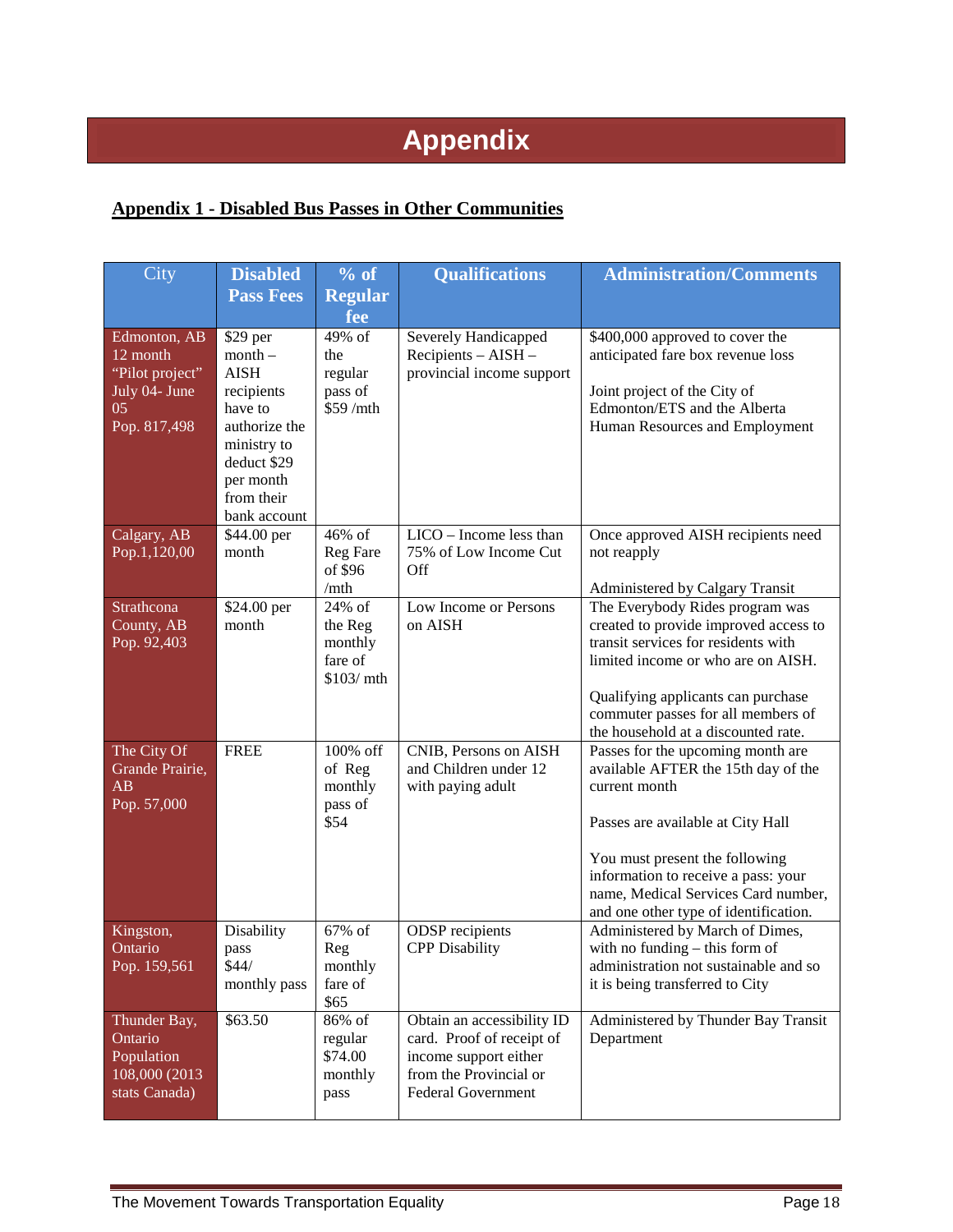| City                                                                                                                           | <b>Disabled</b>                                                                    | $\sqrt[9]{\text{of}}$                               | <b>Qualifications</b>                                                                                                                                                                                                                                   | <b>Administration/Comments</b>                                                                                                                                                                                                                                                                                                                                                                                                                                                                                                                                                                                                                                          |
|--------------------------------------------------------------------------------------------------------------------------------|------------------------------------------------------------------------------------|-----------------------------------------------------|---------------------------------------------------------------------------------------------------------------------------------------------------------------------------------------------------------------------------------------------------------|-------------------------------------------------------------------------------------------------------------------------------------------------------------------------------------------------------------------------------------------------------------------------------------------------------------------------------------------------------------------------------------------------------------------------------------------------------------------------------------------------------------------------------------------------------------------------------------------------------------------------------------------------------------------------|
|                                                                                                                                | <b>Pass Fees</b>                                                                   | <b>Regular</b><br>fee                               |                                                                                                                                                                                                                                                         |                                                                                                                                                                                                                                                                                                                                                                                                                                                                                                                                                                                                                                                                         |
| North Bay,<br>Ontario<br>population<br>64,043 (2011<br>statscanada.ca)                                                         | \$57.00                                                                            | 68% of<br>the regular<br>\$84<br>monthly<br>pass    | Available to Senior<br>Citizens and Approved<br>Disabled Applicants who<br>have completed a form<br>and been approved by the<br>City<br>Administrator or<br>designate.<br>As always, Government<br>Senior Citizen I.D. Cards<br>will be honoured        | Administered by the North Bay<br>Transit                                                                                                                                                                                                                                                                                                                                                                                                                                                                                                                                                                                                                                |
| Guelph,<br>Ontario<br>Pop. 120,000<br>(program<br>started in 2000<br>as a 1 year<br>pilot and has<br>been going<br>ever since) | Disabled<br>pass<br>\$37.50/<br>month<br>no discount<br>for single<br>ride tickets | 50% of<br>the regular<br>monthly<br>pass of<br>\$75 | Must be a resident of the<br>City of Guelph<br>At or below the Low<br>Income Cut Off LICO                                                                                                                                                               | Subsidies for the difference between<br>the regular fares and the disabled fares<br>are provided by the City and by the<br>United Way.<br>They are serving approximately 244<br>people a month, with approx. 2,900<br>discounted passes being purchased<br>each year.<br>Applications administered through<br>Community and Social Services with<br>the assistance of Guelph Transit.<br>If person doesn't purchase a pass for 3<br>months they are taken off the list and<br>someone from the waiting list can get<br>a pass<br>Only available on regular transit<br>service and does not apply to Guelph<br>Mobility Services as this is already<br>being subsidized. |
| Regina, Sk<br>Population<br>232,090<br>$(2013)$ city<br>website                                                                | \$20 per<br>month                                                                  | 32% of<br>the regular<br>pass of<br>\$62/mont<br>h  | Must be participating in<br>one of the following:<br>-Social Assistance<br>-Transitional Employment<br>Allowance<br>-Saskatchewan<br><b>Employment Supplement</b><br>-Provincial Training<br>Allowance<br>Saskatchewan Assured<br>Income for Disability | Application forms for the discounted<br>monthly pass program are available<br>from the Transit Information Centre or<br>your case worker. You will be asked<br>for proof on your participation in one<br>of the above 5 provincial government<br>programs and for personal<br>identification when you apply.<br>Only immediate family members<br>identified on the application form will<br>be able to purchase a discounted<br>monthly pass.                                                                                                                                                                                                                           |